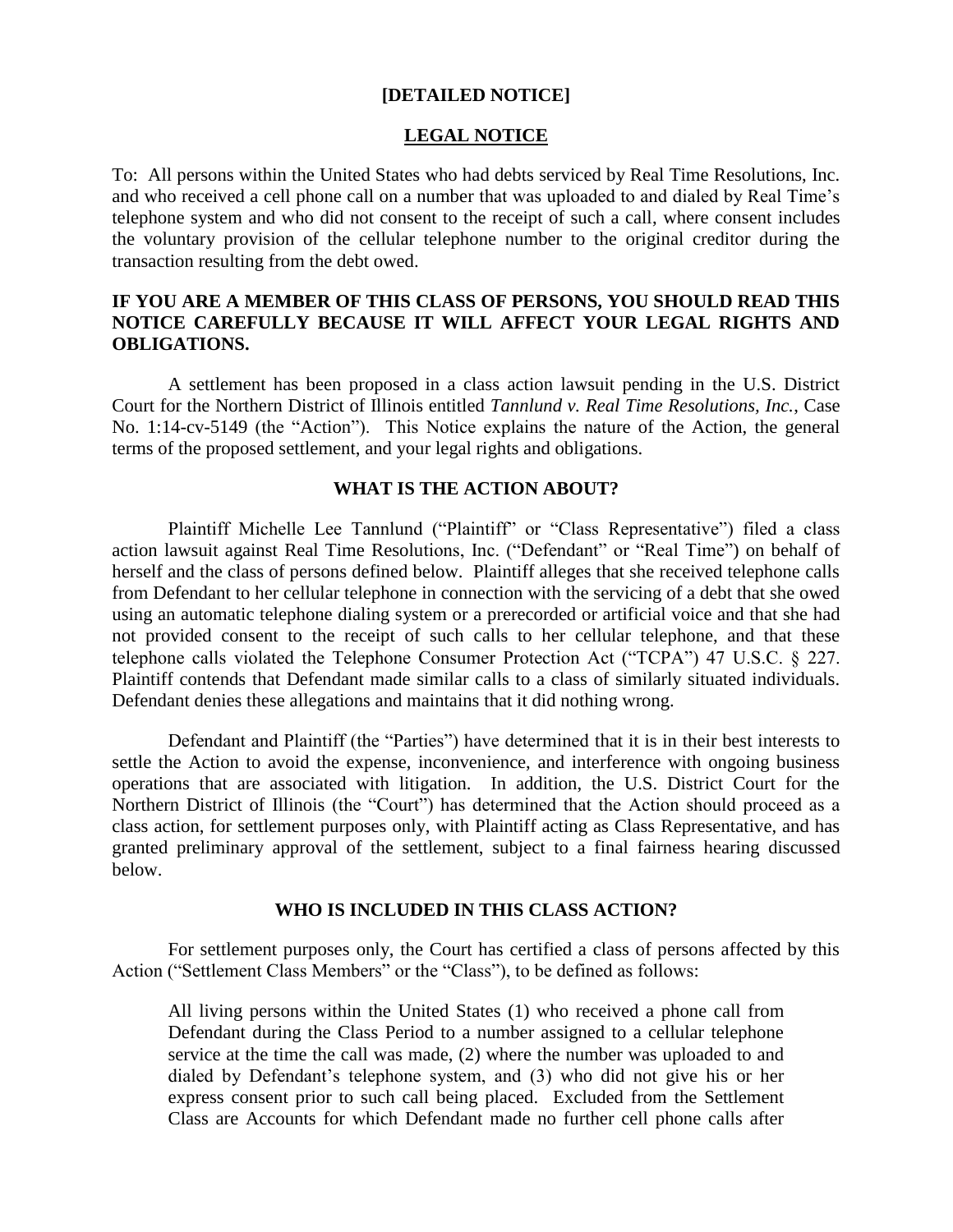(1) Defendant received a release or representation from the debtor that he or she had no claims or (2) the debtor filed for relief under Title 11 of the United States Code resulting in a bankruptcy discharge order. Also excluded from the Settlement Class are Defendant; its parent companies, affiliates or subsidiaries, or any employees thereof, and any entities in which any of such companies has a controlling interest; the judge or magistrate judge to whom the Action is assigned; and any member of those judges' staffs and immediate families.

#### **WHAT DOES THE PROPOSED SETTLEMENT OFFER?**

 Any individual who received a cell phone call from Defendant on a number that was uploaded to and dialed by Real Time's telephone system and who did not consent to the receipt of such a call ("Called Individual") may submit a claim form. Excluded from the class, however, are those Called Individuals who received no calls after (i) executing a release, (ii) representing that he or she had no claims, or (iii) filing and receiving a bankruptcy discharge.

Called Individuals who do not fit any of the exclusions above are entitled to receive a pro rata portion of the net common fund, after subtracting attorneys' fees and costs as well as a service award for the Class Representative. This is estimated to be \$25 but may increase or decrease depending on how many Called Individuals submit timely and valid claims.

The settlement terms also permit the Class Representative to apply for an incentive award for her efforts in bringing the Action. The attorneys for the Class ("Class Counsel") can ask the Court to award attorneys' fees and costs. The Court will make the final decision as to the amounts, if any, to be paid to the Class Representative and Class Counsel.

## **WHAT YOU NEED TO DO**

If you believe you are qualified to submit a claim, you have four options: (i) submit a Claim Form to receive a cash award; (ii) opt out of the Class to maintain your right to bring an individual claim against Defendant; (iii) file an objection to the proposed class settlement; or (iv) do nothing. Each option is discussed below.

## **HOW TO SUBMIT A CLAIM FORM**

Class Members must submit a Claim Form in order to be entitled to a cash payment being offered in connection with this settlement. The Claim Form is available on this website, and may be submitted either electronically at the settlement website www.RealTimeTCPASettlement.com or via U.S. Mail to ILYM Group, Inc., P.O. Box 130, Tustin, CA 92781. The Claim Form requires that you include your name, telephone number, and address when making a claim.

Claims may be subject to verification and fraud review. Upon satisfaction of the verification and fraud review process, and after the Court has entered a final judgment approving the Settlement, you will be entitled to a cash payment. It is difficult to estimate with accuracy what the amount of payment will be since it depends upon the total number of persons making claims and the Court's award of attorneys' fees and costs, as well as an incentive award to the Class Representative.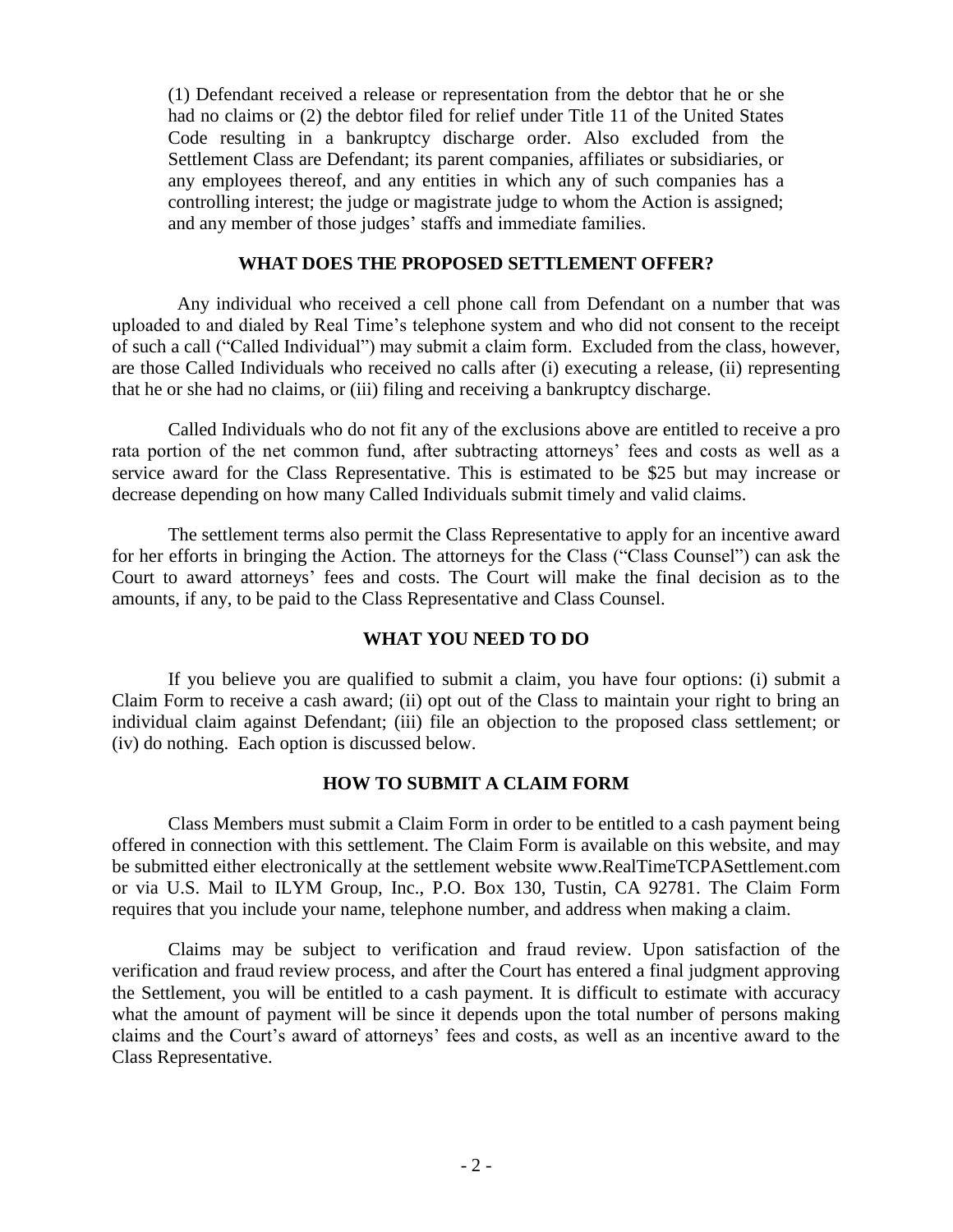## **IF THE PROPOSED SETTLEMENT IS APPROVED, YOU WILL LOSE THE RIGHT TO BRING A CLAIM ARISING FROM OR RELATED TO THE CONDUCT ALLEGED IN THIS ACTION REGARDLESS OF WHETHER OR NOT YOU SUBMIT A CLAIM FORM.**

If the Court approves the proposed settlement, it will enter a judgment in the Action with prejudice as to *all* Class Members. Plaintiff and all Class Members who do not validly and timely request to be excluded from the proposed settlement, and each of their respective successors, assigns, legatees, heirs, personal representatives, and all those who claim through them or who assert claims on their behalf, will be deemed to have released and forever discharged Defendant, and all of its affiliates, agents, employees, officers, directors, parents, subsidiaries, attorneys, representatives, advisors, administrators, predecessors, successors, insurers, accountants, advisors or anyone acting on their behalf from any and all claims, causes of action, suits, obligations, debts, demands, agreements, promises, liabilities, damages, losses, controversies, costs, expenses, and attorney's fees of any nature whatsoever, whether based on any federal law, state law, common law, territorial law, foreign law, contract, rule, regulation, any regulatory promulgation (including, but not limited to, any opinion or declaratory ruling), common law or equity, whether known or unknown, suspected or unsuspected, asserted or unasserted, foreseen or unforeseen, actual or contingent, liquidated or unliquidated, punitive or compensatory, as of the date of the Final Approval Order, that arise out of or relate in any way to the TCPA or to the Released Parties' alleged or actual violation of the TCPA or any similar state laws, rules or regulations, including without limitation use of an "automatic telephone dialing system" or "artificial or prerecorded voice" to contact or attempt to contact Class Members.

In addition, Plaintiff and all Class Members who do not validly and timely request to be excluded from the proposed settlement, and each of their respective successors, assigns, legatees, heirs, personal representatives, and all those who claim through them or who assert claims on their behalf, will be deemed to have expressly waived and relinquished, to the fullest extent permitted by law, the provisions, rights and benefits of Section 1542 of the California Civil Code, or any other similar provision under federal or state law, which provides:

A GENERAL RELEASE DOES NOT EXTEND TO CLAIMS WHICH THE CREDITOR DOES NOT KNOW OR SUSPECT TO EXIST IN HIS OR HER FAVOR AT THE TIME OF EXECUTING THE RELEASE, WHICH IF KNOWN BY HIM OR HER MUST HAVE MATERIALLY AFFECTED HIS OR HER SETTLEMENT WITH THE DEBTOR.

## **HOW TO EXCLUDE YOURSELF FROM THE SETTLEMENT**

If you want to maintain the right to sue or continue to sue any Defendant based on claims you may have arising from cell phone calls you believe you received from Defendant without your consent, you must exclude yourself from the Class, or "opt out," as described below. If you opt out, you will not receive any relief in connection with the Settlement.

You may exclude yourself from the Class and the settlement. If you want to be excluded, you must send a letter by U.S. Mail stating:

"I request that I be excluded from the settlement in *Tannlund v. Real Time Resolutions, Inc.*, Case No. 1:14-cv-5149."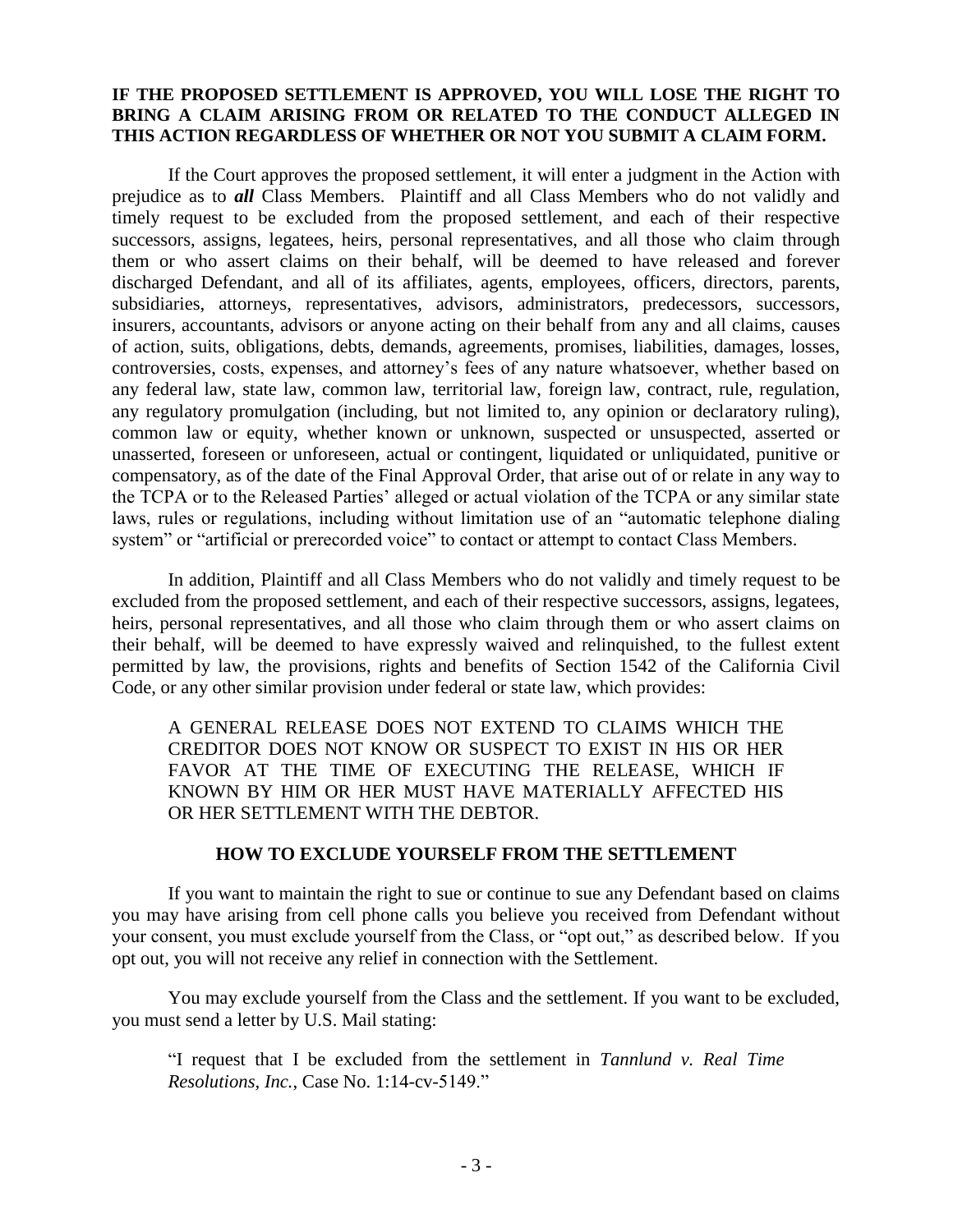Your letter must also include: (a) the name of the Action, *Tannlund v. Real Time Resolutions, Inc.*, Case No. 1:14-cv-5149; (b) your full name, current address, and telephone number; (c) your written signature; and (d) the words "Request for Exclusion" at the top of the document. Your Request for Exclusion must be mailed to the Settlement Administrator at ILYM Group Inc., P. O. Box 130, Tustin, CA 92781, postmarked no later than July 24, 2017.

If you timely request exclusion from the Class, you will be excluded from the Class, you will not be bound by the judgment entered in the Action, and you will not be precluded from prosecuting any timely, individual claim against Defendant based on the conduct complained of in the Action.

Requests for Exclusion that are postmarked after **July 24, 2017** will not be honored. You cannot exclude yourself by email or telephone. You cannot exclude yourself by mailing a request to any other address or after the **July 24, 2017** deadline. The letter must be signed by you. You cannot exclude yourself by having an actual or purported agent or attorney acting on behalf of you or a group of Class Members sign the letter.

#### **HOW TO OBJECT TO THE SETTLEMENT**

If you are a Class Member, you can object to the proposed settlement if you do not believe it is fair, reasonable or adequate. If you wish to object to the settlement, you must file a signed, written objection with the Court and serve copies on Class Counsel and Defendant's Counsel at the addresses set forth below by no later than July 24, 2017.

| COURT                  | <b>CLASS COUNSEL</b>          | DEFENDANT'S COUNSEL           |
|------------------------|-------------------------------|-------------------------------|
| Clerk of the Court     | Mark Ankcorn, Esq.            | Abraham J. Colman             |
| USDC, N.D. of Ill.     | Ankcorn Law Firm, PC          | Reed Smith LLP                |
| 219 S. Dearborn Street | 1060 Woodcock Road, Suite 128 | 355 S. Grand Ave., Suite 2900 |
| Chicago, IL 60604      | Orlando, Florida 32803        | Los Angeles, CA 90071         |
|                        |                               |                               |

Henry Pietrkowski Reed Smith LLP 10 S. Wacker Dr., 40th Floor Chicago, IL 60606

Your written objection must state: (a) the name of the Action, *Tannlund v. Real Time Resolutions, Inc.*, Case No. 1:14-cv-5149; (b) your full name, address, and telephone number; (c) the word "Objection" at the top of the document; and (d) a written brief stating in clear and concise terms the legal and factual arguments supporting your objection and any evidence you wish to introduce in support of the objection.

With your objection, you must also file a Proof of Service with the Court stating that you mailed or delivered copies of your objection to Class Counsel and Defendant's Counsel.

You may, but need not, file and serve your objection through an attorney of your choice. If you do make your objection through an attorney, you will be responsible for your personal attorney's fees and costs.

Please note that you cannot file an objection if you have opted out of the settlement. Only persons who have filed a valid, timely claim may also object to the terms of settlement.